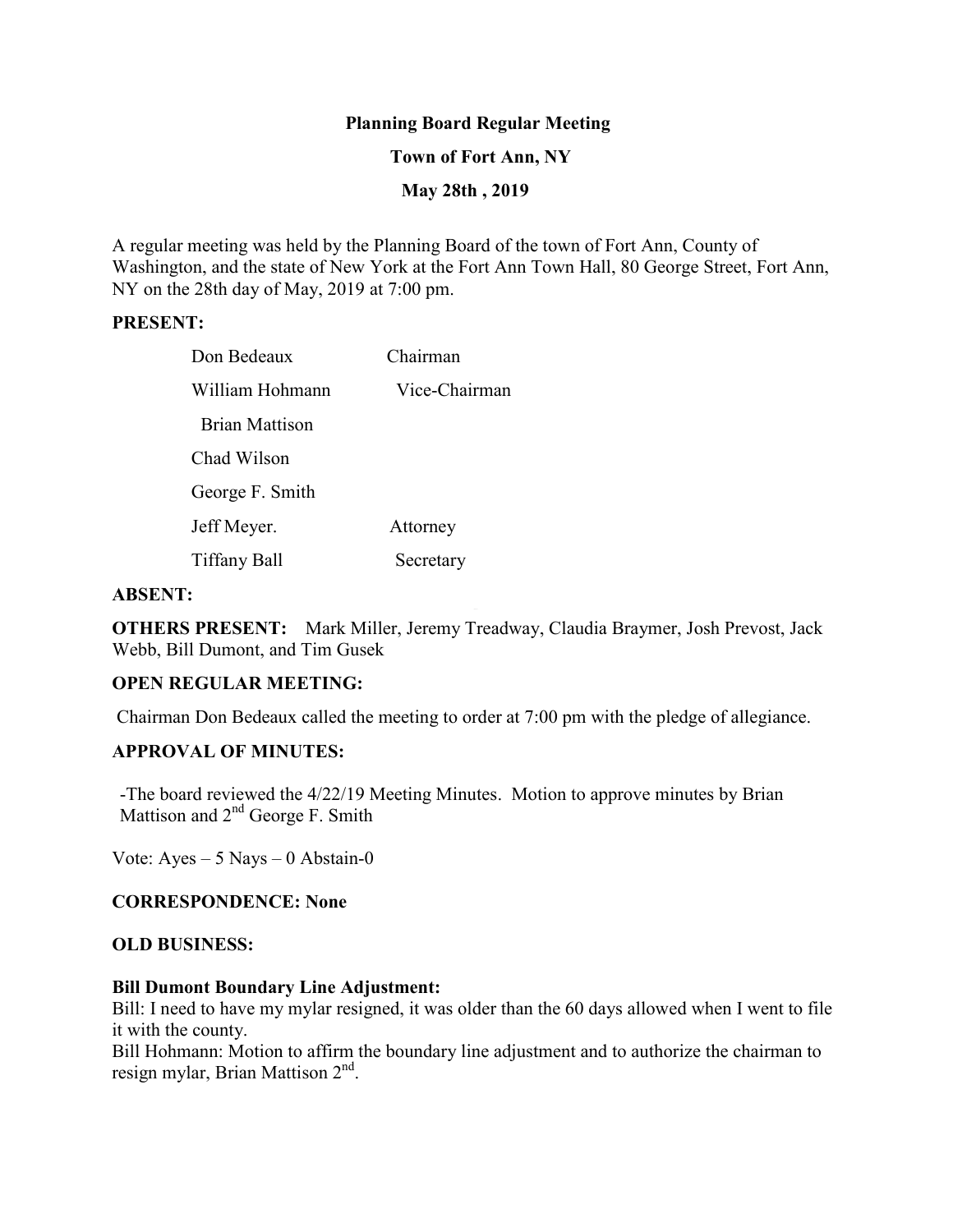Vote:  $Ayes - 5$  Nays  $-0$  Abstain  $-0$ 

# **Jeremy Treadway ADK MX Motorcross:**

Jeremy: I would like to discuss the extension of hours. I don't want any more hours or days in the week, just a longer season. We get beat up pretty bad in April both this year and last. I would like the same days, same hours except instead of season ending being November  $1<sup>st</sup>$ , we would like to go through until Thanksgiving week; approximately a 3 week extension.

Jeff Meyer: The board will need you to submit an application and something in writing detailing the specific request, along with copies for each member. Upon receipt the Board will consider the application, have a public hearing, follow all of the requisite procedures.

## **Tim Gusek** – Boundary Line Adjustment:

Tim: I have two surveys totaling 3 lots with proposed boundary line adjustments. I have 2 minor adjustments on one map referenced by the Parrott property. I own all 3 lots, just moving .5 acres from a 3.5 acre lot, making it 3 acres and the other 2.5 acres, also owned by Tim, through the adjustment. The  $2<sup>nd</sup>$  lot, I am buying from Rebecca Parrott & Frank Cattone. They have a dryer pasture that I am looking to purchase to allow me better access to my other lot instead of having to go through the swamp or up the mountain.

Don Bedeaux: Are you building?

Tim: No building on the last lot. My thought is that I may like to build a retirement home on the 3 acre lot at some point down the road because of the mountain views.

Brian Mattison: How big is this lot?

Tim: It is all one lot.

Brian: But it is showing as 3

Tim: Many years ago, it was 3, but they are now all one lot. Becky Cattone made the adjustments to make them a single lot.

Bill Hohmann: Motion to approve 2 boundary line adjustments for Gusek & Parrott contingent on no new lots being created. Brian 2<sup>nd</sup>.

Vote:  $Ayes - 5$  Nays  $-0$  Abstain  $-0$ 

Tim: This map is for the far side of the parcel. I own most of the field except the back corner. My neighbor Doug Knight has a sawmill and owns the remainder of the field that I do not. I own an old logging trail that leads to the back part of his property. We have agreed to swap the back corner of land that he owns for the logging road that I own.

Chad Wilson: Motion to approve boundary line adjustment contingent on no new lots being created, George F. Smith  $2^{\text{nd}}$ .

Vote: Ayes –  $5$  Nays – 0 Abstain – 0

## **Claudia Braymer Representing Residents Against ADK Motorcross:**

Claudia: I know Jeremy came and asked for extension of his season. As I am sure the board is aware of, the last resolution that the planning board adopted was annulled which brings us to the